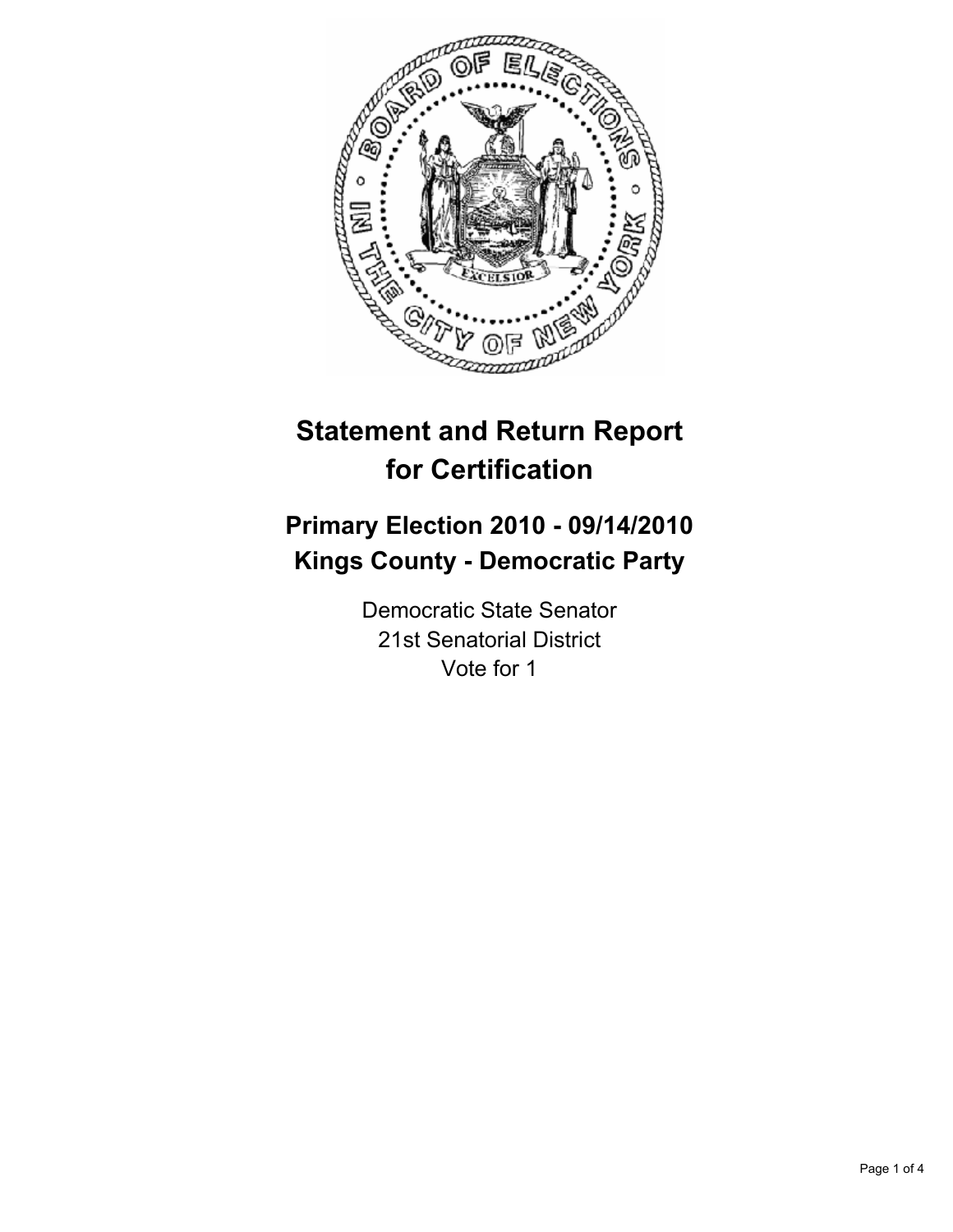

## **Assembly District 41**

| <b>Total Votes</b>               | 1.949 |
|----------------------------------|-------|
| VELMANETTE MONTGOMERY (WRITE-IN) |       |
| MICHELLE ADOLPHE (WRITE-IN)      |       |
| <b>WELLINGTON SHARPE</b>         | 544   |
| <b>KEVIN S PARKER</b>            | 1,403 |
| AFFIDAVIT                        | 10    |
| ABSENTEE/MILITARY                | 47    |
| <b>EMERGENCY</b>                 | 0     |
| <b>PUBLIC COUNTER</b>            | 1,950 |

#### **Assembly District 42**

| <b>PUBLIC COUNTER</b>    | 3,822 |
|--------------------------|-------|
| <b>EMERGENCY</b>         | 30    |
| ABSENTEE/MILITARY        | 71    |
| AFFIDAVIT                | 34    |
| <b>KEVIN S PARKER</b>    | 2,636 |
| <b>WELLINGTON SHARPE</b> | 874   |
| ADAM TAYE (WRITE-IN)     |       |
| <b>Total Votes</b>       | 3,511 |

#### **Assembly District 43**

| <b>PUBLIC COUNTER</b>      | 371 |
|----------------------------|-----|
| <b>EMERGENCY</b>           | 0   |
| ABSENTEE/MILITARY          |     |
| AFFIDAVIT                  | 3   |
| <b>KEVIN S PARKER</b>      | 291 |
| <b>WELLINGTON SHARPE</b>   | 67  |
| MICHELE ADOLPHE (WRITE-IN) |     |
| <b>Total Votes</b>         | 359 |

## **Assembly District 44**

| <b>PUBLIC COUNTER</b>            | 2,038          |
|----------------------------------|----------------|
| <b>EMERGENCY</b>                 | 24             |
| <b>ABSENTEE/MILITARY</b>         | 104            |
| <b>AFFIDAVIT</b>                 | 12             |
| <b>KEVIN S PARKER</b>            | 1,196          |
| <b>WELLINGTON SHARPE</b>         | 727            |
| <b>IMPROVE MORALS (WRITE-IN)</b> | 1              |
| JAY DENNIS (WRITE-IN)            |                |
| JOSEPH BYNES (WRITE-IN)          |                |
| <b>KEVIN PORBED (WRITE-IN)</b>   | 1              |
| LORI KNEIPEL (WRITE-IN)          | 1              |
| LORI KNIPLE (WRITE-IN)           | 1              |
| MATHAEW LANDFIELD (WRITE-IN)     | $\overline{2}$ |
| RUBEN DIAZ (WRITE-IN)            | 1              |
| SHABSI GANZWEIG (WRITE-IN)       | $\overline{2}$ |
| THEODORE KESSLER (WRITE-IN)      | $\overline{2}$ |
| <b>Total Votes</b>               | 1,936          |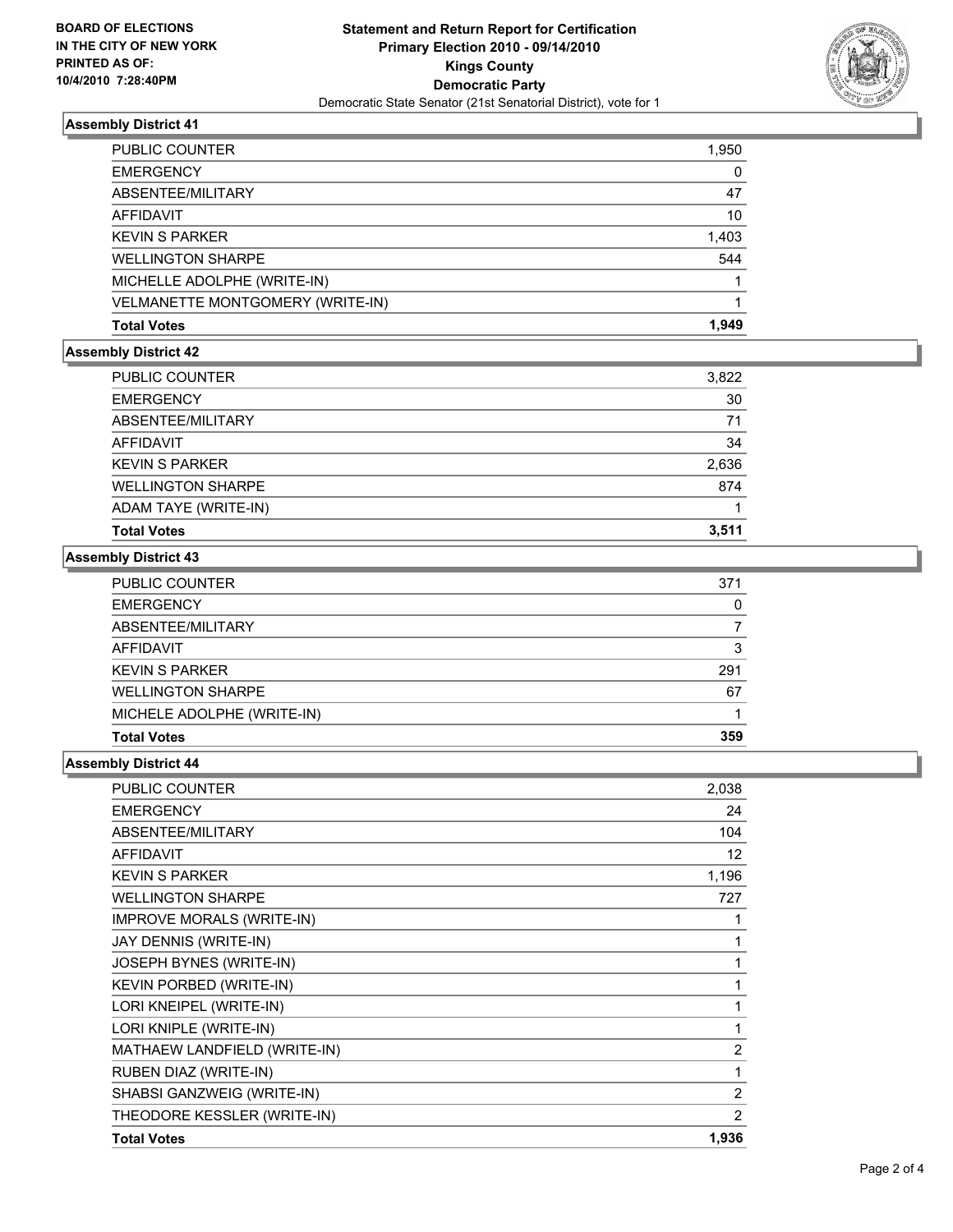

## **Assembly District 48**

| CHARLES KLEIN (WRITE-IN)                                   |     |
|------------------------------------------------------------|-----|
| <b>WELLINGTON SHARPE</b><br><b>BASIL SMILLE (WRITE-IN)</b> | 347 |
| <b>KEVIN S PARKER</b>                                      | 480 |
| AFFIDAVIT                                                  | 6   |
| ABSENTEE/MILITARY                                          | 27  |
| <b>EMERGENCY</b>                                           | 0   |
| PUBLIC COUNTER                                             | 979 |

## **Assembly District 49**

| 11       |
|----------|
|          |
| 18       |
| 0        |
| $\Omega$ |
| 0        |
| 59       |
|          |

#### **Assembly District 51**

| <b>PUBLIC COUNTER</b>              | 89 |
|------------------------------------|----|
| <b>EMERGENCY</b>                   | 0  |
| ABSENTEE/MILITARY                  | 3  |
| AFFIDAVIT                          | 0  |
| <b>KEVIN S PARKER</b>              | 54 |
| <b>WELLINGTON SHARPE</b>           | 21 |
| <b>KEVIN GERSHENSON (WRITE-IN)</b> |    |
| <b>Total Votes</b>                 | 76 |

## **Assembly District 58**

| <b>Total Votes</b>       | 3.739 |
|--------------------------|-------|
| <b>WELLINGTON SHARPE</b> | 795   |
| <b>KEVIN S PARKER</b>    | 2.944 |
| AFFIDAVIT                | 61    |
| ABSENTEE/MILITARY        | 62    |
| <b>EMERGENCY</b>         | 24    |
| <b>PUBLIC COUNTER</b>    | 3.722 |

#### **Assembly District 59**

| <b>Total Votes</b>       | 4 |
|--------------------------|---|
|                          |   |
| <b>WELLINGTON SHARPE</b> |   |
| <b>KEVIN S PARKER</b>    | 4 |
| AFFIDAVIT                | 0 |
| ABSENTEE/MILITARY        | 0 |
| <b>EMERGENCY</b>         |   |
| <b>PUBLIC COUNTER</b>    | 4 |